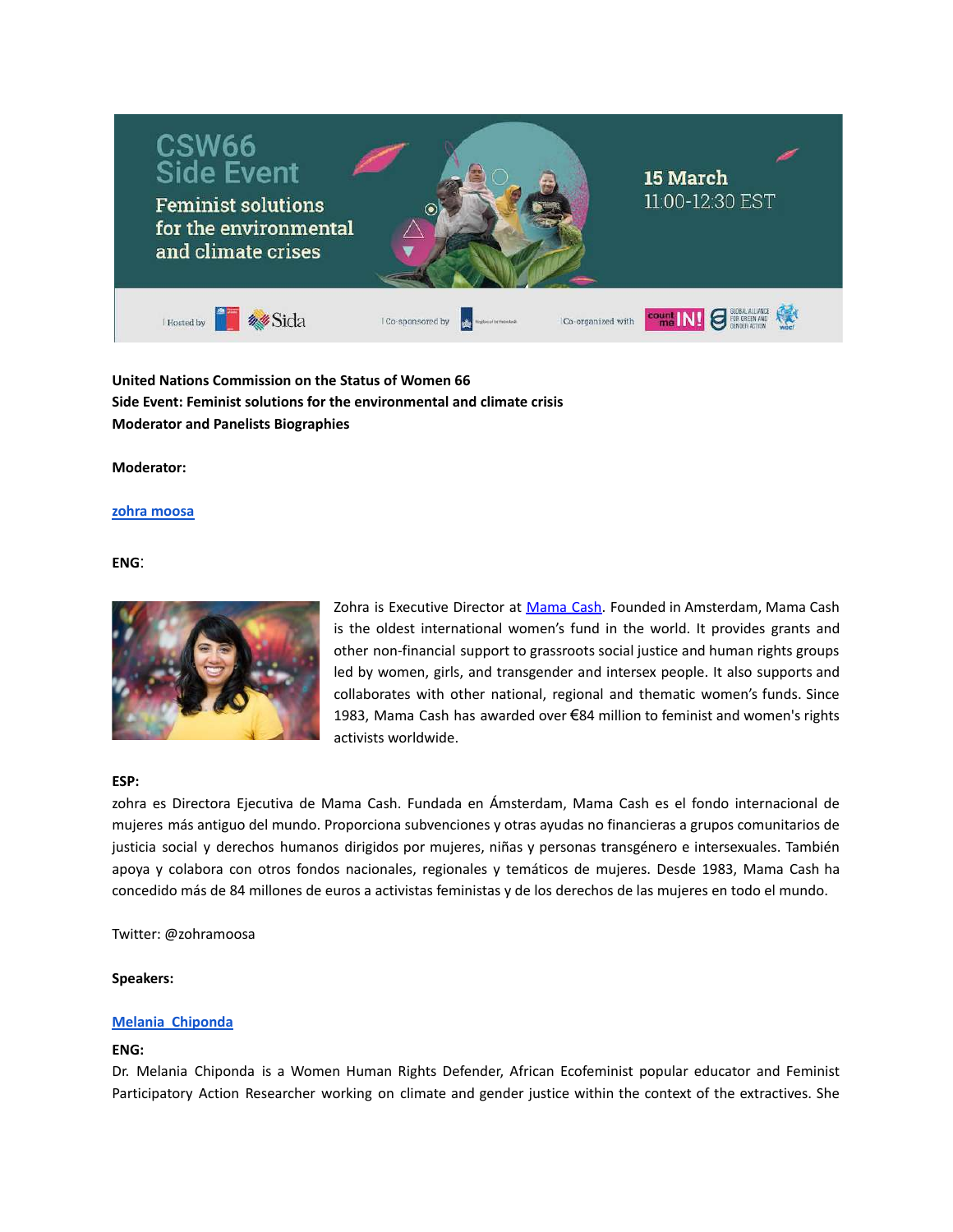has been on the frontline of struggles for land, climate and development justice for women in Africa and her research work centres on women's lived realities and experiences in the co-creation of knowledge, therefore allowing spaces for transformative and empowering processes that raise critical consciousness and enable participants to understand the world in a way that is liberating. Based on her values and beliefs, Melania has landed herself in enriching spaces that challenge structural injustice, systemic oppression, and extractivism as a development model to rethink, reimagine, and nurture hope. Melania works with the working class, peasants, indigenous women and groups across Africa and worldwide to defend lands and territories, build movements, honour, and produce alternative knowledge that speaks to women's realities. Melania holds a PhD in Development Studies.

### **ESP:**

Dra. Melania Chiponda es defensora de los derechos humanos de las mujeres, educadora popular ecofeminista africana e investigadora de acción participativa feminista que trabaja sobre la justicia climática y de género en el contexto de las industrias extractivas. Ha estado en la primera línea de las luchas por la tierra, el clima y la justicia del desarrollo para las mujeres en África y su trabajo de investigación se centra en las realidades y experiencias vividas por las mujeres en la cocreación del conocimiento, permitiendo así espacios para procesos de transformación y empoderamiento que elevan la conciencia crítica y permiten a las participantes entender el mundo de una manera liberadora. Basándose en sus valores y creencias, Melania ha aterrizado en espacios enriquecedores que desafían la injusticia estructural, la opresión sistémica y el extractivismo como modelo de desarrollo para repensar, reimaginar y alimentar la esperanza. Melania trabaja con la clase trabajadora, los campesinos, las mujeres indígenas y los grupos de África y de todo el mundo para defender tierras y territorios, construir movimientos, honrar y producir conocimientos alternativos que hablen de las realidades de las mujeres. Melania es doctora en Estudios del Desarrollo.

<span id="page-1-0"></span>Twitter: @MChiponda

#### **[Sandile](#page-1-0) Ndelu**

# **ENG:**

Sandile Ndelu works as the Interim Co-Manager, Communications & Advocacy at FRIDA | The Young Feminist Fund. She is a South African black trans feminist writer, speaker and activist-lawyer based out of Los Angeles, California. Sandile holds a Bachelor of Arts in Media and Writing Studies as well as postgraduate Bachelor of Laws, both from the University of Cape Town and is currently reading for her Master of Laws degree specialising in Human Rights and Public Interest Law and Policy at the University of California, Los Angeles (UCLA) School of Law.

#### **ESP:**

Sandile Ndelu trabaja como co-directora interina de comunicaciones e incidencia política en FRIDA | The Young Feminist Fund. Es una escritora sudafricana trans feminista, oradora y activista-abogada con sede en Los Ángeles, California. Sandile es licenciada en Medios de Comunicación y Estudios de Escritura, así como licenciada en Derecho, ambas por la University of Cape Town, y actualmente está cursando un máster en Derecho especializado en Derechos Humanos y Derecho y Política de Interés Público en la Facultad de Derecho de la University of California, Los Angeles (UCLA).

Twitter: @Eyakwa\_Ndelu.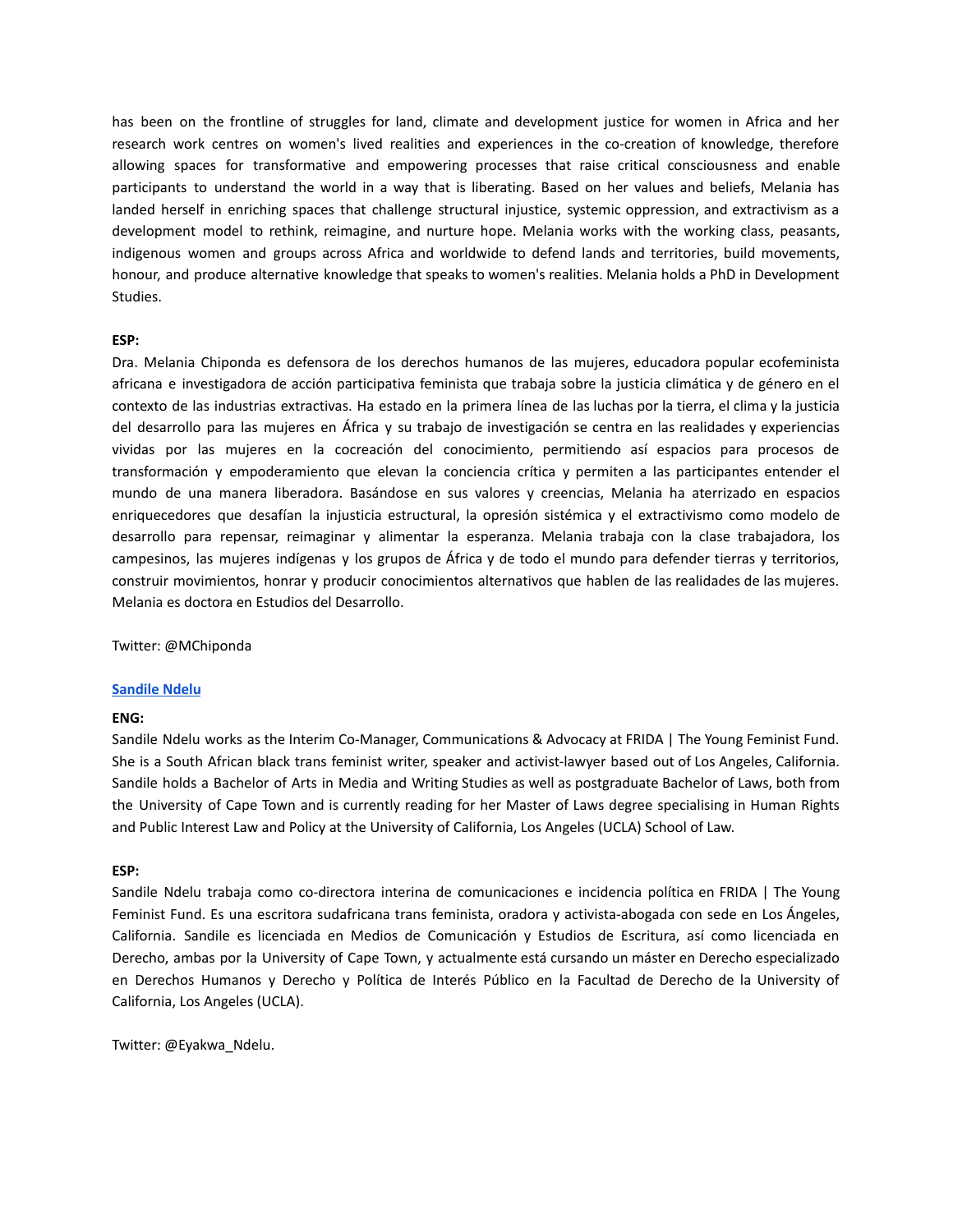#### <span id="page-2-0"></span>**[Sevidzem](#page-2-0) Ernestine Leikiki**

**ENG:**



Sevidzem is a founding member and Board Chair of Cameroon Gender and Environment Watch (CAMGEW) and works as Women Empowerment Officer of CAMGEW. She has a Bachelor's Degree in Common Law and has obtained certificate courses in Creative Collaboration and Systems Training, Lay Counseling, Fundamentals of Starting and Running a Business, Agroforestry, Conflict Analysis, Conflict Negotiation and Management, and Advocacy and Citizen Engagement.

Working as a team in CAMGEW, her organisation has been recognised locally, nationally and globally for outstanding work in caring for nature, empowering communities on agroforestry techniques, forest conservation and promoting gender equality.

Awards won by CAMGEW :

- 2020 BBC Top 100 Women of the year
- TOP100 Young African Conservation Leaders 2021
- Midori Prize for Biodiversity Award 2020
- Global Recycling Hero 2020
- Gender Just Climate Solution Award Winner 2019
- Equator Prize Award winner 2019
- UNIDO Prize Award 2019
- Guardian Post News Paper : National Award 2019
- National Energy Globe Award 2019
- National Energy Globe Award 2018
- UPKONTRI Award on Natural Health care for CAMGEW HoneyShop 2018
- Cameroon National Award for Kilum-Ijim Forest Conservation, Poverty Alleviation and Development in Oku 2014
- Pan African Prize Award for Cameroon 2013 by Teach a Man to Fish UK
- Pan African Prize Award for Cameroon 2012 by Teach a Man to Fish UKWorld Bank Recognition 2012 for work done on Kilum-Ijim forest governance

### **ESP:**

Sevidzem es fundadora y presidenta del Consejo de Administración de Cameroon Gender and Environment Watch (CAMGEW) y trabaja como responsable de empoderamiento de las mujeres en CAMGEW. Es licenciada en Derecho Común y ha obtenido cursos de certificación en Colaboración Creativa y Formación de Sistemas, Asesoramiento Laico, Fundamentos para la Creación y Gestión de Empresas, Agroforestería, Análisis de Conflictos, Negociación y Gestión de Conflictos, y Defensa y Participación Ciudadana.

Trabajando en equipo en Cameroon Gender and Environment Watch (CAMGEW), su organización ha sido reconocida a nivel local, nacional y mundial por su destacada labor en el cuidado de la naturaleza, la capacitación de las comunidades en técnicas agroforestales, la conservación de los bosques y la promoción de la igualdad de género.

Premios obtenidos por CAMGEW: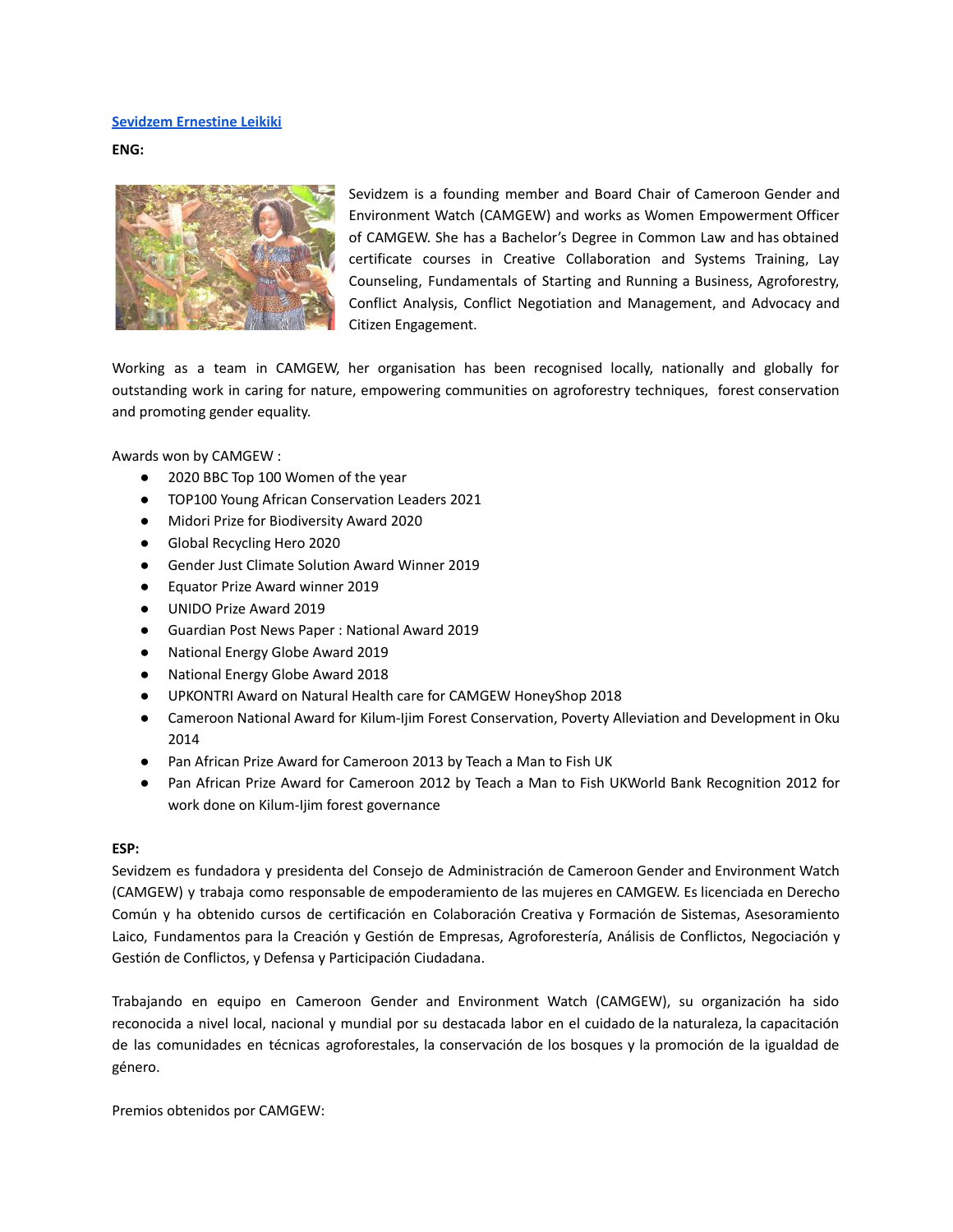- 2020 BBC Top 100 Women of the year
- TOP100 Young African Conservation Leaders 2021
- Midori Prize for Biodiversity Award 2020
- Global Recycling Hero 2020
- Gender Just Climate Solution Award Winner 2019
- Equator Prize Award winner 2019
- UNIDO Prize Award 2019
- Guardian Post News Paper : National Award 2019
- **National Energy Globe Award 2019**
- National Energy Globe Award 2018
- UPKONTRI Award on Natural Health care for CAMGEW HoneyShop 2018
- Cameroon National Award for Kilum-Ijim Forest Conservation, Poverty Alleviation and Development in Oku 2014
- Pan African Prize Award for Cameroon 2013 by Teach a Man to Fish UK
- Pan African Prize Award for Cameroon 2012 by Teach a Man to Fish UKWorld Bank Recognition 2012 for work done on Kilum-Ijim forest governance

# <span id="page-3-0"></span>**Kitty van der [Heijden](#page-3-0)**

# **ENG:**



Kitty is Director General for International Cooperation at the Ministry of Foreign Affairs. Her responsibilities include development cooperation policy, implementation and funding. Central themes are gender, sustainable economic development, and climate policies.

Between 2014 and 2019, Ms. Van der Heijden has served as Vice President and Director Africa and Europe at the World Resources Institute in Washington. She served as the Dutch Ambassador for Sustainable

Development from 2010 until 2013 and as Ambassador for the Millennium Development Goals in 2009. Before that she held several other policy and managerial positions at both the United Nations and Dutch Ministry of Foreign Affairs.

Other positions Ms. van der Heijden has served in include a position as non-executive member of the board at Unilever NL (2014-2019), and Advisory Board positions at 'Pathways to Sustainability' at Utrecht University (2018-2019), the Global Commission on Business and SDGS (2016-2017), SIM4NEXUS (2015-2019) and Global 'Planetary Security' Conference (2015-2018). She was awarded the Viet Nam Presidential Medal of Friendship in 2009 and the Dutch National 'Green Ribbon' of Honor in 2013.

Ms. Van der Heijden (56) holds an MSc degree in Economics from the Erasmus University Rotterdam. She enjoys family time, nature walks and kick-boxing.

# **ESP:**

Kitty es Directora General de Cooperación Internacional en el Ministerio de Relaciones Internacionales. Sus responsabilidades incluyen la política de cooperación al desarrollo, la ejecución y la financiación. Los temas centrales son el género, el desarrollo económico sostenible y las políticas climáticas.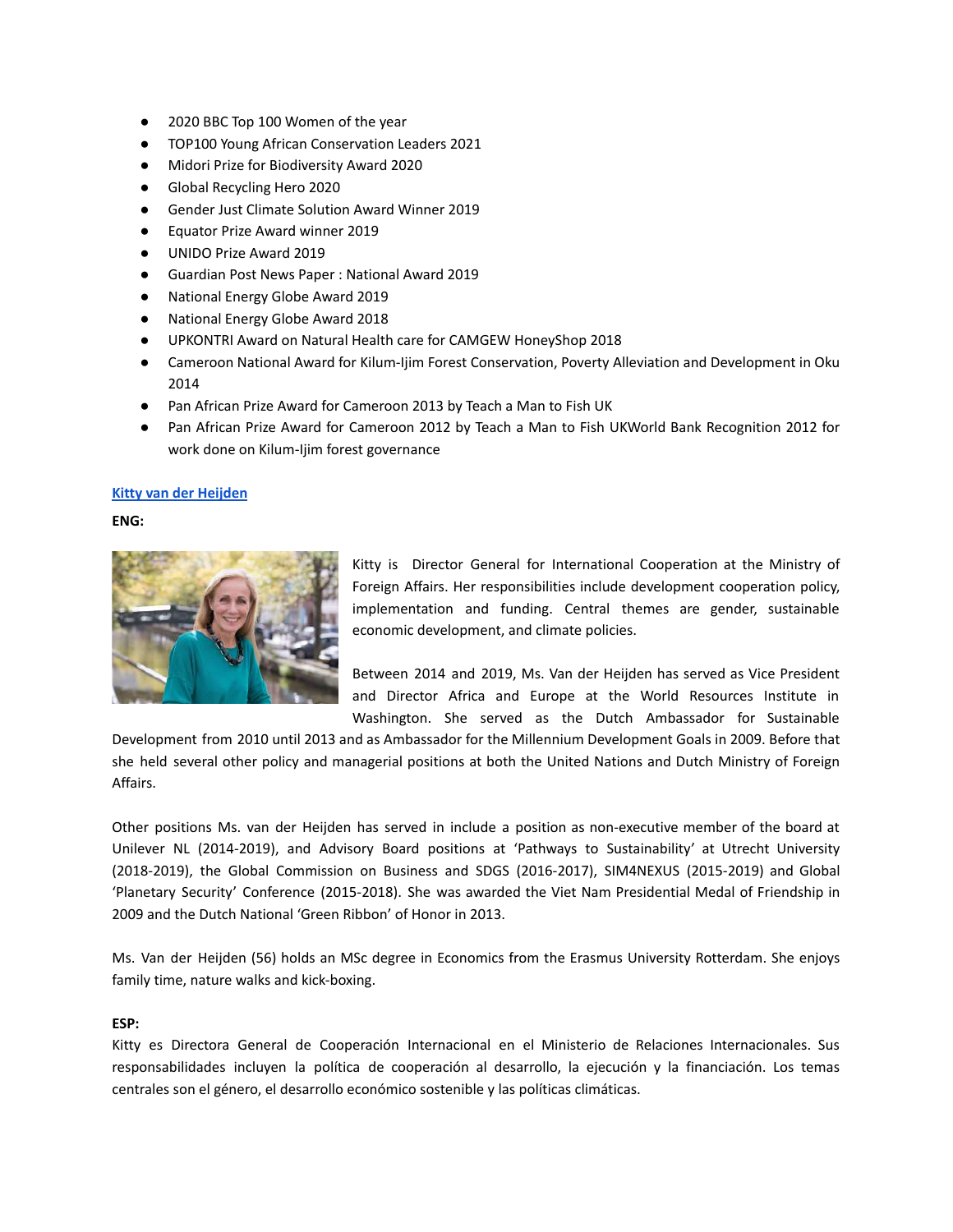Entre 2014 y 2019, Kitty ha sido vicepresidenta y directora de África y Europa en el World Resources Institute en Washington. Fue embajadora de los Países Bajos para el Desarrollo Sostenible desde 2010 hasta 2013 y embajadora para los Objetivos de Desarrollo del Milenio en 2009. Antes de eso, ocupó otros cargos políticos y de gestión tanto en las Naciones Unidas como en el Ministerio de Asuntos Exteriores holandés.

Otros cargos que ha desempeñado son el de miembro no ejecutivo del consejo de administración de Unilever NL (2014-2019), y puestos en el consejo asesor de "Caminos hacia la sostenibilidad" de la Universidad de Utrecht (2018-2019), la Comisión Mundial sobre Empresas y ODS (2016-2017), SIM4NEXUS (2015-2019) y la Conferencia Mundial sobre "Seguridad Planetaria" (2015-2018). Fue galardonada con la Medalla Presidencial de la Amistad de Vietnam en 2009 y con la "Cinta Verde" de honor nacional holandesa en 2013.

La Sra. Van der Heijden (56 años) es licenciada en Economía por la Universidad Erasmus de Rotterdam. Le gusta pasar tiempo con la familia, los paseos por la naturaleza y el kick-boxing.

<span id="page-4-0"></span>Twitter: @KittyvdHeijden

# **[Adrián](#page-4-0) Díaz**

**ENG:**



Adrián Díaz is a diplomat, graduated in 2020 from Chile's Diplomatic Academy Andrés Bello, and currently working at the Directorate of Environment and Ocean Affairs of Chile's Ministry of Foreign Affairs; he is an Analyst in Politics and International Affairs, graduated from the University of Santiago de Chile (2017). He is also Chile's Focal Point to the United Nations Framework Convention on Climate Change (UNFCCC) and Gender and Climate Change Focal Point to the UNFCCC.

### **ESP:**

Adrián Díaz es diplomático, egresado en 2020 de la Academia Diplomática de Chile Andrés Bello, y actualmente trabaja en la Dirección de Medio Ambiente y Asuntos Oceánicos del Ministerio de Relaciones Exteriores de Chile; es Analista en Política y Asuntos Internacionales, egresado de la Universidad de Santiago de Chile (2017). También es Punto Focal de Chile ante la Convención Marco de las Naciones Unidas sobre el Cambio Climático (CMNUCC) y Punto Focal de Género y Cambio Climático ante la CMNUCC.

### **Cecilia Scharp**

### **ENG:**



Cecilia Scharp is currently Assistant Director General at theSwedish international development cooperation agency (Sida) heading the Department for International Organisations and Policy Support (INTEM) since 2017. INTEM implements the Swedish government's six global thematic strategies, contributes toward the agency's subject-related knowledge and policy development and provide subject related expert